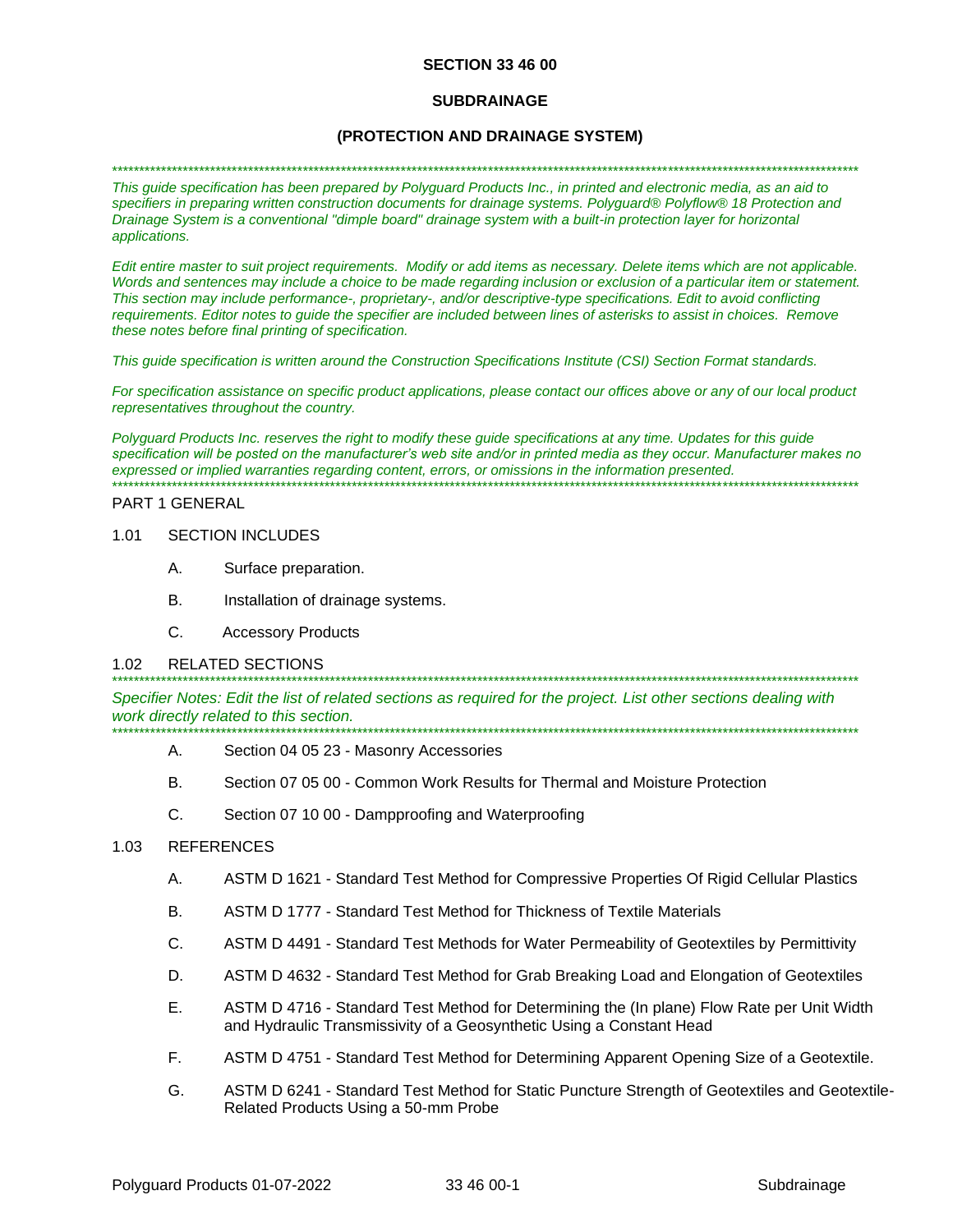## 1.04 SUBMITTALS

- A. Product Data: Submit manufacturer's product data, installation instructions, use limitations and recommendations. If necessary, include certification of data indicating VOC (Volatile Organic Compound) content of all components of waterproofing system.
- B. Sustainable Design Submittals:
	- 1. Submit invoices and documentation from manufacturer of the amounts of materials and content for products specified.

## 1.05 QUALITY ASSURANCE

- A. Manufacturer Qualifications: Protection and Drainage System must be manufactured by a company with a minimum of ten (10) years of experience in the production and sales of Drainage system membrane.
- B. Applicator Qualifications: A firm having at least three (3) years of experience in applying these types of specified materials.
- C. Materials: For each type of material required to complete the work of this section, provide primary materials which are the products of a single manufacturer.

### 1.06 DELIVERY, STORAGE, AND HANDLING

- A. Deliver materials to site in manufacturer's original, unopened containers and packaging, with labels clearly identifying product name and manufacturer.
- B. Store materials in a clean, dry area in accordance with manufacturer's instructions.
- C. Store drainage board rolls on pallets.
- D. Do not store at temperatures above  $90^{\circ}F(32^{\circ}C)$  for extended periods.
- E. Completely cover when stored outside.
- F. Protect materials during handling and application to prevent damage or contamination.

## 1.07 PROJECT CONDITIONS

- A. Work should be performed only when existing and forecasted weather conditions are within the limits established.
- B. Proceed with installation only when substrate construction and preparation work is complete. Ensure that subsoil is approved by architect or geotechnical firm.
- C. Maintain work area in a neat and workmanlike condition.

### 1.08 WARRANTY

A. Product will be replaced, at no charge, if proved to be defective within twelve (12) months of purchase, provided it has been applied in accordance with manufacturer written directions for uses recommended as suitable for this product. Proof of purchase must be provided. A five (5) year material or system warranty may be available upon request. Contact Polyguard Products, Inc. for further details.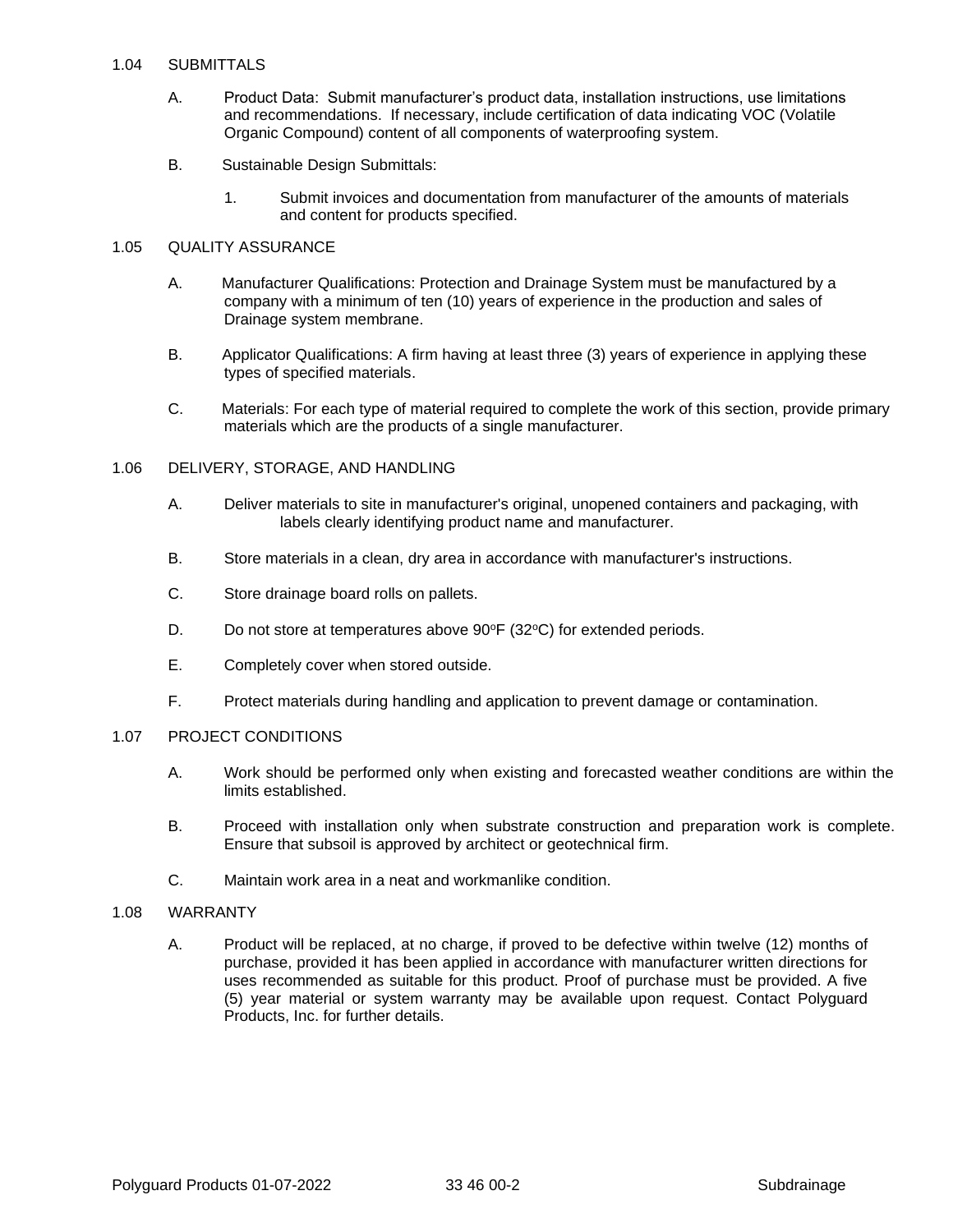#### **MANUFACTURER** 2.01

А. Polyguard Products Inc. P.O. Box 755 Ennis, TX 75120-0755; Phone: 214-515-5000, Email: info@polyguard.com

#### **SYSTEM MATERIALS** 2.02

Specifier Notes: Drainage mat various types are available based on type of application, soil pressures and flow specifications. Select performance requirements from the chart below. Consult with manufacturer for assistance.

А. Polyguard® Polyflow® 18 Drainage and Protection System is a conventional two-part, prefabricated, geocomposite "dimple board" drainage system with a polymeric core covered on one side with woven mono-filament filter fabric for horizontal applications.

PHYSICAL PROPERTIES

| <b>PROPERTY</b>              | <b>TEST METHOD</b> | <b>TYPICAL VALUE</b>       |
|------------------------------|--------------------|----------------------------|
| <b>DRAIN PROPERTIES</b>      |                    |                            |
| <b>FLOW CAPACITY</b>         | D4716              | 23 g/min/ft                |
| <b>ROLL LENGTH</b>           |                    | 50 ft.                     |
| <b>ROLL WIDTH</b>            |                    | 4 ft.                      |
| <b>ROLL WEIGHT</b>           |                    | 50 lbs.                    |
| <b>CORE PROPERTIES</b>       |                    |                            |
| <b>MATERIAL</b>              |                    | Polymeric                  |
| <b>THICKNESS</b>             | D 1777             | $0.40$ inch                |
| <b>COMPRESSIVE STRENGTH</b>  | D 1621 Modified    | 21,000 lbs/ft <sup>2</sup> |
| POLYMERIC FILM LAYER         |                    | No.                        |
| <b>FABRIC PROPERTIES</b>     |                    |                            |
| <b>MATERIAL</b>              |                    | Polymeric                  |
| <b>GRAB TENSILE STRENGTH</b> | D 4632             | 365 x 200 lbs.             |
| <b>CBR PUNCTURE STRENGTH</b> | D 6241             | 675 lbs.                   |
| EOS (AOS)                    | D 4751             | 40 US Sieve                |
| FLOW RATE, GPM/FT            | D 4491             | 145 $q/min/ft$             |

#### 2.03 **SYSTEM ACCESSORIES**

- $A_{1}$ Surface Primer Roller Grade Adhesive:
	- $1<sub>1</sub>$ Polyguard® 650 LT Liguid Adhesive: A rubber-based, tacky adhesive which is specifically formulated to provide excellent adhesion.
	- $2.$ Polyguard® California Sealant: A rubber-based sealant which is specifically formulated to provide excellent adhesion. The VOC (Volatile Organic Compound) content meets the South Coast Air Quality Management District regulations established under the February 1, 1991 version of Rule 1168 (2) (2) Adhesion and Sealant Applications. California Sealant is classified as an Architectural Sealant Primer Porous, with VOC of 527 g/L. Current SCAQMD regulations for this type sealant primer are 775 g/L.

## PART 3 EXECUTION

- **EXAMINATION**  $3.01$ 
	- A. Examine surfaces to receive drainage board. Notify General Contractor if surfaces are not acceptable. Do not begin surface preparation or installation until unacceptable conditions have been corrected.